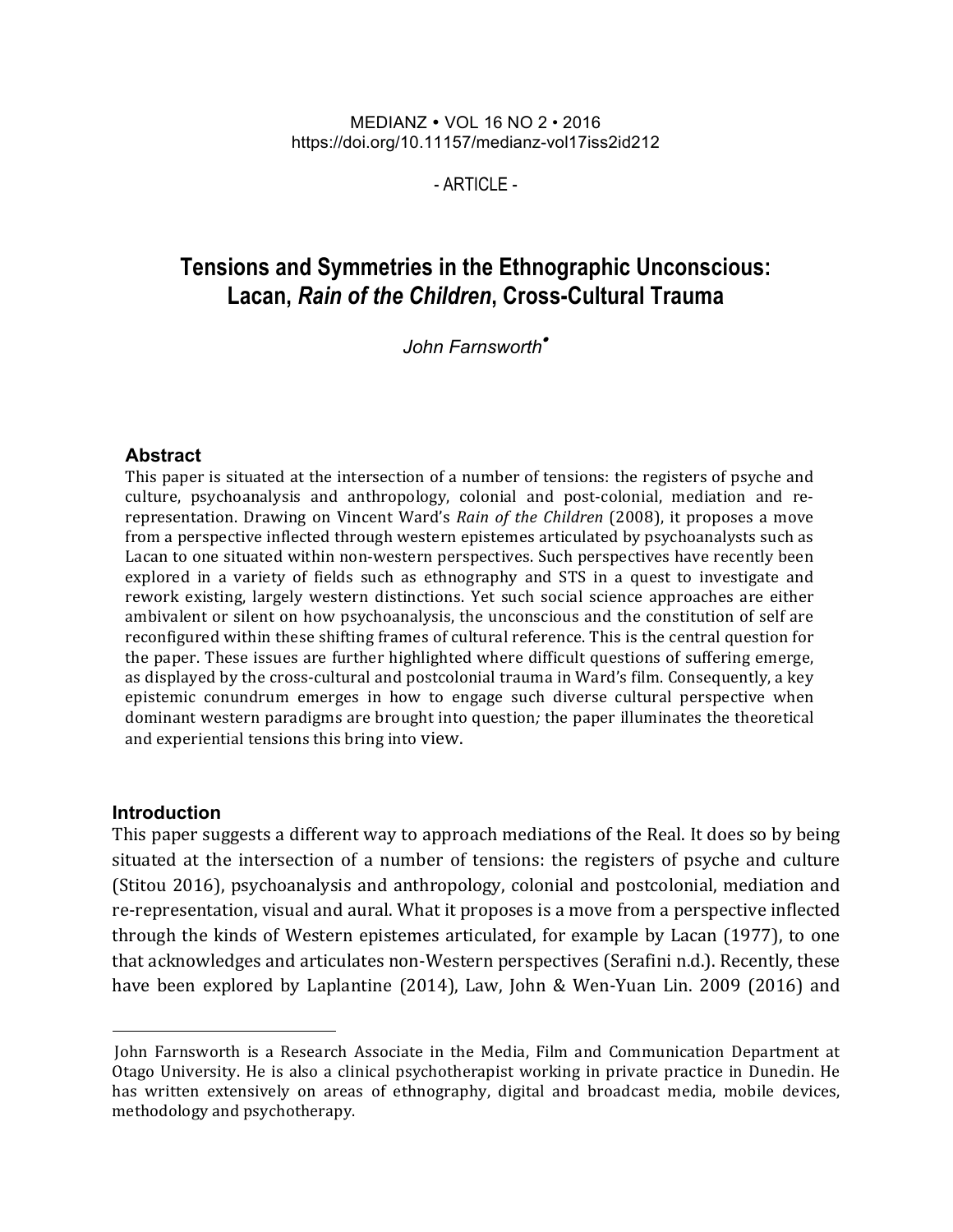others, each drawing on substantial debates within recent ethnography that undo and rework conventional distinctions. Yet, these debates are within the social sciences and, themselves, are often ambivalent or silent on the notion of both the unconscious or clinical work, despite these directly engaging cross-cultural trauma experience (Proudfoot 2015). Where writers, such as Lacan or Zizek (2006), have discussed the unconscious, a further difficulty arises: the discussion is often developed through an implicitly Western discourse (Stitou 2016) with universalising assumptions that themselves are at issue. In contrast, this paper argues that a dynamic, non-Cartesian unconscious quite variably configured across cultures involves fluid, embodied, sensory, culturally specific practices. Rain of the Children is one local illustration that highlights the tensions in question. Drawing on recent work in ethnopsychoanalysis (Sturm et al. 2010), the paper discusses the co-construction of meaning around the unconscious that such tensions foreground.

For this reason, I start with Vincent Ward's evocative essay film, *Rain of the Children*. The film attempts to engage with postcolonial trauma through Ward's personal interactions with its Tuhoi subjects, Puhi and Niki. Yet the film articulates a series of parallel narratives: double time frames - colonial trauma and current understandings - that itself enfolds two historically distinct films Ward made twenty-five years apart. The films, one inside the other, employ parallel registers: ethnographic documentary in the first, docudrama enactments in the second; Ward as participant observer in the first, Ward's non-diegetic address directly to long-dead Puhi, in the second.

Within the film itself is an unresolved issue which is the focus of this paper: how to understand and address suffering situated and expressed within profoundly different cultural horizons. In Ward's film, Puhi's son, Niki, is seen as suffering psychotic symptoms; yet, within a Māori perspective, he and his mother are suffering from *mākutu*, which Ward describes as a curse. This starkly non-Western frame of reference is common in anthropology (Mimica 2006, Kohn 2013, Descola 2014), and has prompted intensive discussion about how to reconcile Western and non-Western epistemologies (e.g. Gruber 2013, Descola 2014).

What this paper asks, though, is a different question. What would it be to think not through the Western but the ethnographic unconscious?<sup>1</sup> To do so requires recasting what we understand by the term itself. To ask such a question also involves a reflexive turn, where interrogation is not simply of the exotic other but brings anthropology  $-$  and psychoanalysis - home (Strathern 1987). This is the challenge posed, in effect, by *Rain of the Children* where its Māori subjects are not in fact the ethnographic other; instead, Ward's ethnographic gaze, and voice, is equally on himself, his history, their history, our history as joint subjects under the Treaty of Waitangi, with the contested co-production of a postcolonial relationship mediated through the visual.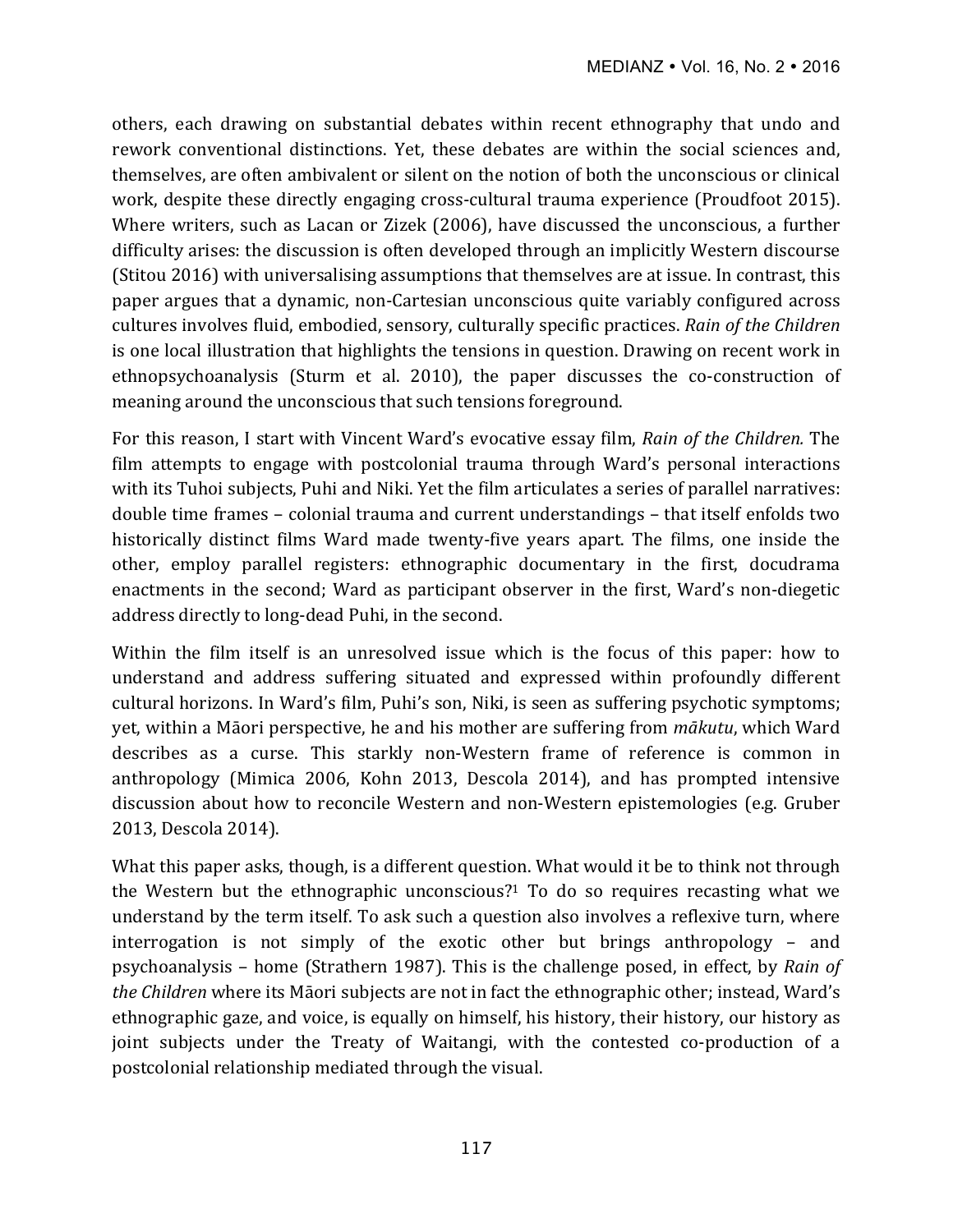Beginning from this point, the paper explores alternative formulations of the unconscious and its different modes of organisation across cultures. It ends by looking at the difficulty of reconstruing Western practices through a non-Western frame, utilising Law and Lin's recent work  $(2010, 2011, 2015, 2017a-c)$  on disconcertments and the 'provincialising' the Western practices of science and technology studies with the difficult issues of postcoloniality, symmetry and method they bring to bear. This proposal to think 'symmetrically' has provoked considerable comment about its feasibility (Kuo 2017); for my purpose it, equally, raises questions about how far symmetrical thinking about the unconscious is equally possible.

### *Rain of the Children*

Vincent Ward's 2008 film *Rain of the Children* traces, through the prism of two central figures, Puhi and Niki, the suffering experienced by Tühoe people in the 1908 government raids on the Rua Kenana's Maungapōhatu settlement in the Ureweras. As Fisher and Hokowhitu (2013, 67) comment, 'The narrative constructed by Kenana and his followers is one of the most extraordinary stories of third culture created by Indigenous leaders navigating New Zealand's early postcolonial landscape'. The film eloquently portrays personal, collective and colonial trauma linked through Ward's attempts, twice in two different films, to understand this suffering. This *mākutu*, Ward describes as a curse:

The idea of the curse runs thematically throughout the film, referring not only to Puhi's plight but also to the general succumbing of Indigenous people to colonial disease. The film's exploration of the *mākutu* focuses on its causes and means of transmission, as well as the interpretation of the experiences associated with its affliction. Ward describes how disease became a tacit means of genocide within colonisation. He points out that because even medical science at that time could not explain why Māori were so much more susceptible to diseases introduced by Pakeha, Māori tended to interpret the phenomena as "punishment for some sin." In the case of Rua Kenana, his understanding of the supernatural was already a synergistic product of the colonial encounter with Western religion. (Fisher and Hokowhitu 2013, 67)

As Fisher and Hokowhitu (2013, 65) note, 'the film treats *mākutu* "as a confrontation of incommensurable epistemes"'. Indeed, it is an attempt to negotiate numerous frames of reference. Of interest here is the tension between clinical and indigenous understandings of suffering and its implications. As one Tühoe interlocutor comments in the film:

When you talk about *patupaiarehe* [fairies/spirits], we're talking about in Niki's case having a mental illness. We're talking about a person who hallucinates and hears voices. That's when he was getting sick from a Westernised perspective of the illness. But from a Māori perspective of the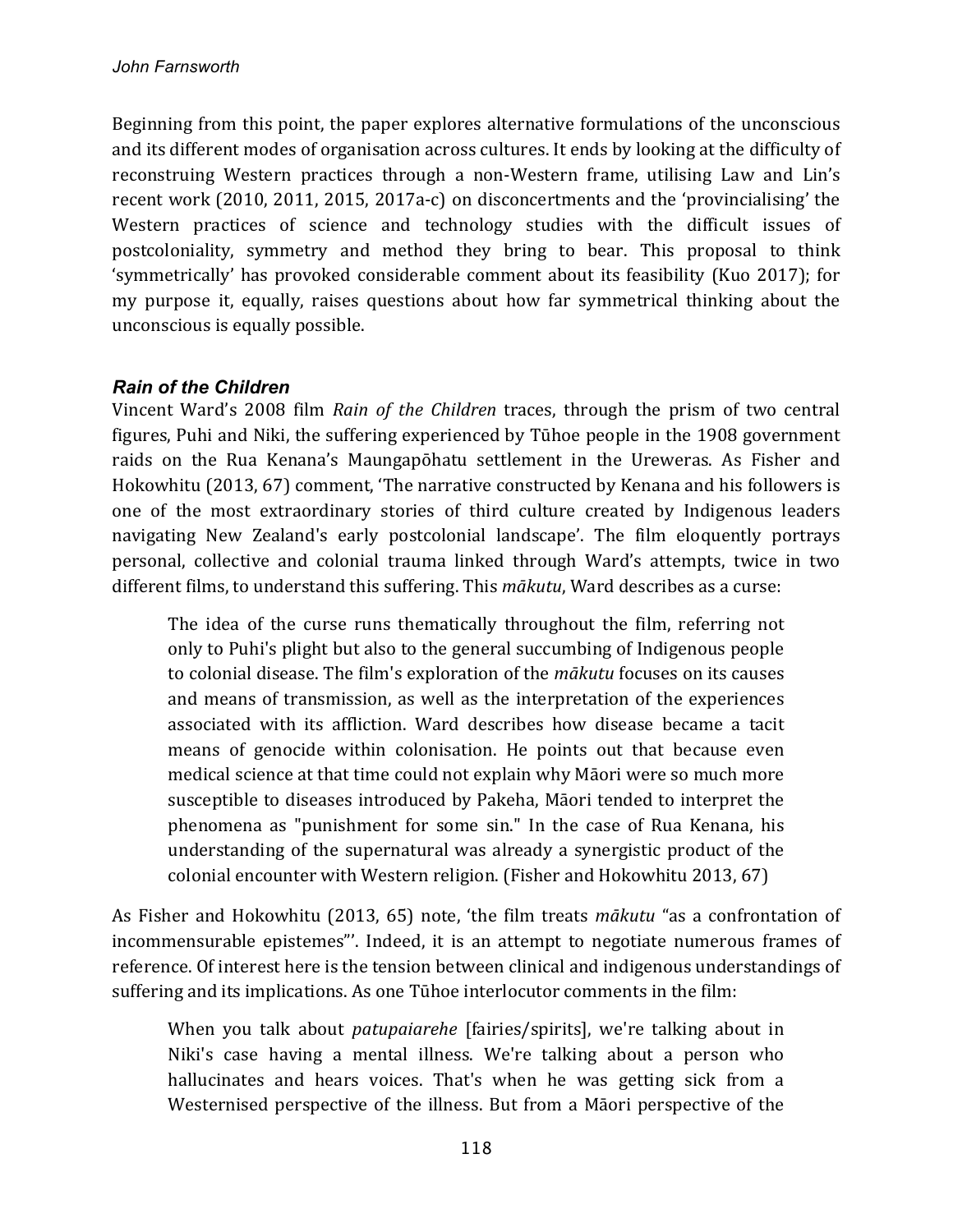illness, he would actually see those things as being real, and so it would be cross-spoken with the elders who would understand that *patupaiarehe*, or fairies as such, were real things.

Consequently, a 'Western' clinical perspective portrays Niki as schizophrenic, suffering from a mental illness, and his mother as psychotic in her obsessive, whispered mutterings. The other, a Māori perspective, calls instead on indigenous practice, the spirit worlds of patupaiarehe, and Niki's special gifts. Ward also comes to understand that Puhi's mutterings are prayers and invocations against a curse placed on her that recall her community's initial trauma, her own abuse within her whanau, and the suffering she has carried, both personally and collectively, over the following decades. These are the incommensurable epistemes to which Fisher and Hokowhitu (2013) refer.

Within a Western perspective, these events and their consequences could be understood, for example, through Lacanian psychoanalysis and the concept of the Real. In this context, the Real represents the traumatic kernel of the Symbolic: here, the Real profoundly disrupts the Symbolic – the ordered chains of signifiers – at both collective and individual levels (Žižek 2006, 72). The Real in the context of the film is unsymbolisable: Puhi's mutterings can be understood as persistent, unsuccessful attempts to articulate the inarticulable of trauma that she, her whanau and people have suffered (and see Leader, 2003, on Lacan and the voice as the Real of trauma).<sup>2</sup> Similarly, Ward's film is, itself, an attempt to symbolise not only trauma but the Other, crossing the cultural divide in an effort to suture the colonial trauma underlying the film's genesis. The film essay shifts constantly between the realms of Lacan's Imaginary and Symbolic, attempting to articulate through personal address, dramatised reconstruction, evocative images and poetic sequences those very aspects that elude symbolisation.

Another way to describe this is to say that Ward's film, itself, is caught in other chains of signifiers and sets of tensions. As Kodre  $(2011, 55)$  puts it, 'we have, on the one hand, the Freudian, classic, psychoanalytical tradition and, on the other, its spin-off interpretations, linguo-structuralist, Lacanian, being one of them, so we also have two different encounters of anthropological theory with psychoanalysis'. Kodre's paper is a recent attempt to revisit the relationship between 'the two *impossible* disciplines', psychoanalysis and anthropology (Kodre 2011, 52). Yet his own paper sits squarely within the frame of a Western ontology just at the moment it investigates the otherness that is a core focus of anthropology. Kodre emphasises the universality of a Lacanian perspective, founded in the triad of Real, Symbolic and Imaginary, and implies it is applicable across all cultural systems. He does so by an emphasis on logocentrism (language as 'the house of Being', Heidegger 1998, 254) central to the influential linguistic anthropology of Whorf (1940) and Sapir (1994), and in Levi-Strauss's (1963, 1969) work, with its emphasis on Freudian and universalising theories around the incest taboo.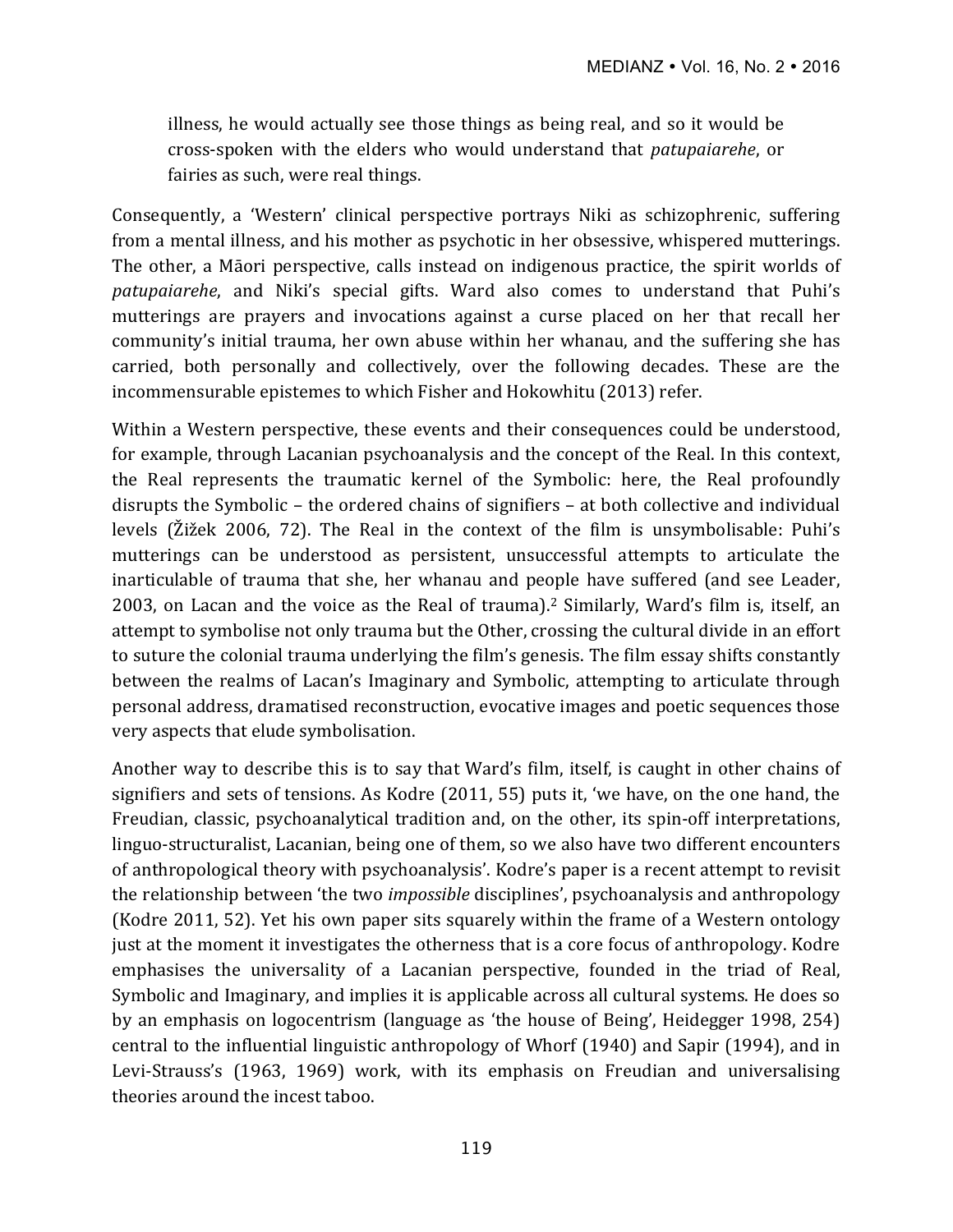Ward's film and the perspective of indigenous spirit worlds set up a profound challenge to this ontology, by resituating it as simply one account or discourse in relation to other, equally valid ones. Whilst this challenge is made within a bicultural framework, it echoes similar tensions expressed across other cultural systems as a radical alterity (Graeber 2015, Laidlaw 2012, Pedersen 2012, Viveiros de Castro 2013, 2015). I return to these issues in more detail below, but it is enough to summarise them by way of David Graeber's comments (2015, 5-6) about how we might understand another culture's reality, such as the Merina's belief in magical powers:

one which "we Westerners" will never be able to completely understand, and one to which our own familiar categories like the fetish do not apply. In other words, there are only two permissible ways to problematise our own assumptions": either one can accept and try to come to grips with the radical alterity of "native" concepts, and consider the implications of treating them as a form of reality (but a reality that exists only for this one particular group of "natives"), or one can come to accept the general theoretical framework promulgated by proponents of the "ontological turn".

Within the bicultural relations of Aotearoa New Zealand, such a designation of Māori as 'natives', who are simultaneously contemporary citizens, is confronting and potentially offensive; at the same time, it reproduces precisely the tension this paper examines between the way self and other is constituted and articulated. Graeber's comments point to how the typical ethnographic assembling and reassembling of sociocultural entities and practices takes place, from which Western anthropologists, including Graeber, are not excluded. As Strathern comments, 'Cultures are everywhere interpreted as hybrid amalgams, whether of an indigenous kind or as the effect of exposure to one another'. As Mol (2016, 402) comments, 'Strathern tells stories about others so as to turn us into just one particular cultural group among many more'. She adds, Strathern insists that 'our perceptions are marked by "cultural subjectivity" and argues that we should be next to (rather than above) all the "others" whom anthropologists describe'. Strathern (1996, 522) herself draws on Latour to note that:

Latour's own symmetrical vision brings together not only human and nonhuman in the ordering of social life, but also insights from both modern and premodern societies. And that is the purpose of his democratising negative, We have never been modern (1993). Moderns divide society from technology, culture from nature, human from nonhuman, except that they do not – Euro-American moderns are like anyone else in the hybrids they make, even though they are rarely as explicit.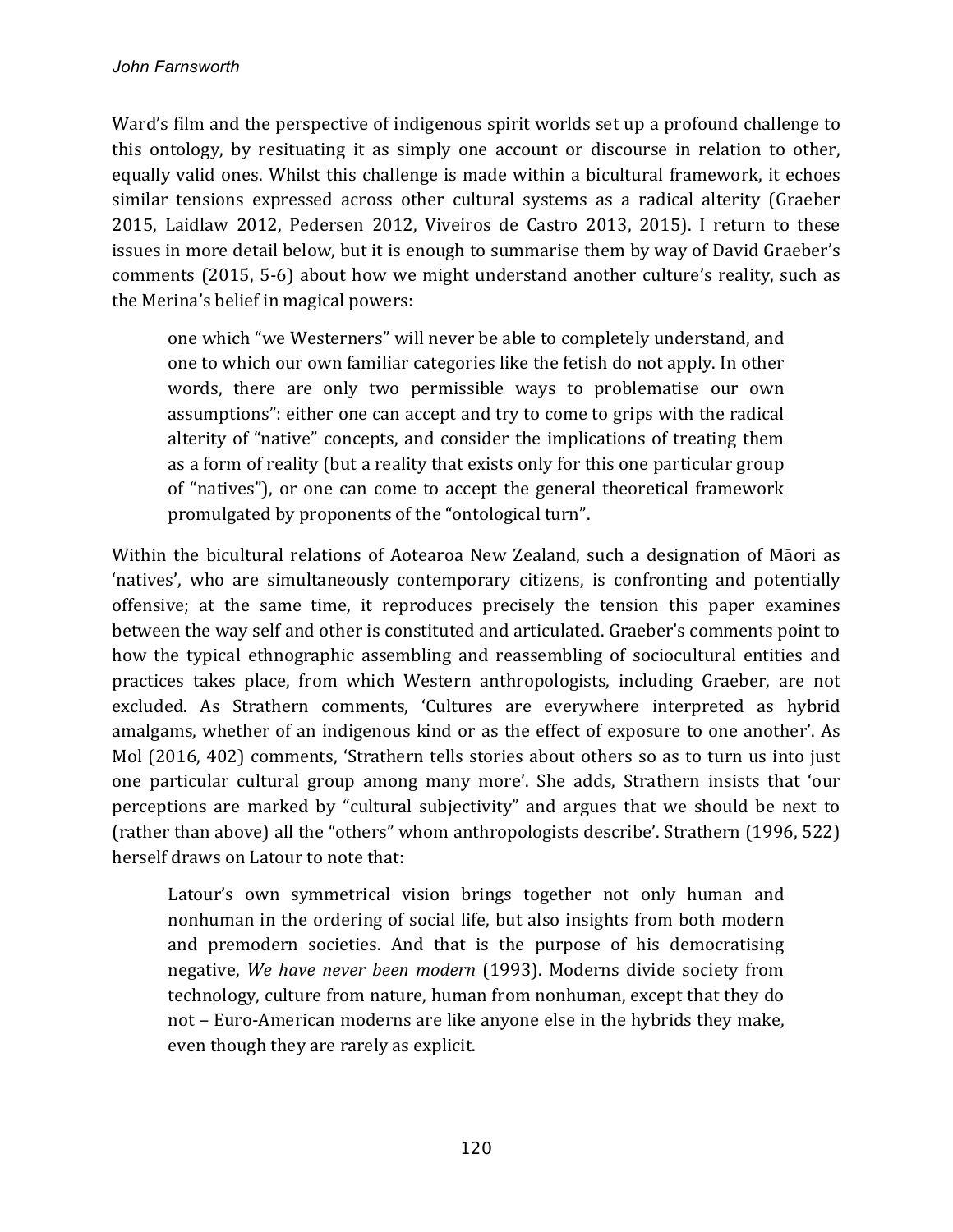However, this paper goes one step further; following Law and Lin  $(2015)$  when they draw on STS to argue 'for forms of postcolonial investigation that use non-Western analytical resources. Their major concern is to ask 'what might happen if STS were to make more systematic use of non-Western ideas' (2015, n.p.).

This is also the issue with the non-Western, or the ethnographic, unconscious. How might it reformulate the Western, Freudian version of the unconscious as promulgated for instance by Lacan; indeed, is it a thinkable project? This is the claim made by the speakers in Ward's film and is what I take up in the next section.

# **Ethnographic Unconscious**

The standard account of the unconscious derives from Freud with his emphasis on the Oedipus complex as a universal phenomenon. This emerges as early as 1897 in a letter to Fliess where he defines it as a 'universal event in early childhood'.

But whether the phenomenon is, in fact, universal has long been subject to doubt (e.g. Bhugra and Bhui 2010). There is broad agreement that parent-child and sibling-sibling incestuous unions are almost universally forbidden (Rosman et al. 2009, 101). Yet, Freud's ideological, geographical and socially-situated perspective has attracted frequent commentary (Bourdieu 2004, Erebon 2005, 14). Nonetheless, an extensive and recent literature explores fieldwork from within the frame of Western psychoanalysis. Proudfoot (2016, 1139) in one summary notes pointedly, however, 'that much of what occurs in ethnographic research takes place outside conscious awareness'.

If such research takes place within a Western framework, the Oedipus Complex, central to the Freudian position, been perceived as intensely problematic. One key battleground has been around its supposed universality (Smadja 2011), a disagreement that began with Malinowski's early dispute around matrilineal societies. Merkur (2005, 7-11) details other concerns, ranging from Freud's emphasis on the child over the parents' fantasies, or doubts about how to interpret Sophocles' play from which the Oedipus myth itself is taken. Stitou (2016) traces other concerns, including the belief that 'Buddhist and Islamic cultures supposedly function without the Oedipus complex' (2016, 1659). He also notes that 'Lacan himself  $(1972, 4-7)$  also struggled with the question of the differences between symbolic universes', wondering whether the Japanese, for example, were 'analysable'. Stitou's concludes (2016, 1673):

the language in which the subject is speaking must be understood in its subjective resonances, at the intersection between singularity and collectivity  $-$  a clinical approach that is not blind to cultural references, but remains open to the message of the unconscious. The subject receives this message in the language of his symptom, a language in abeyance'.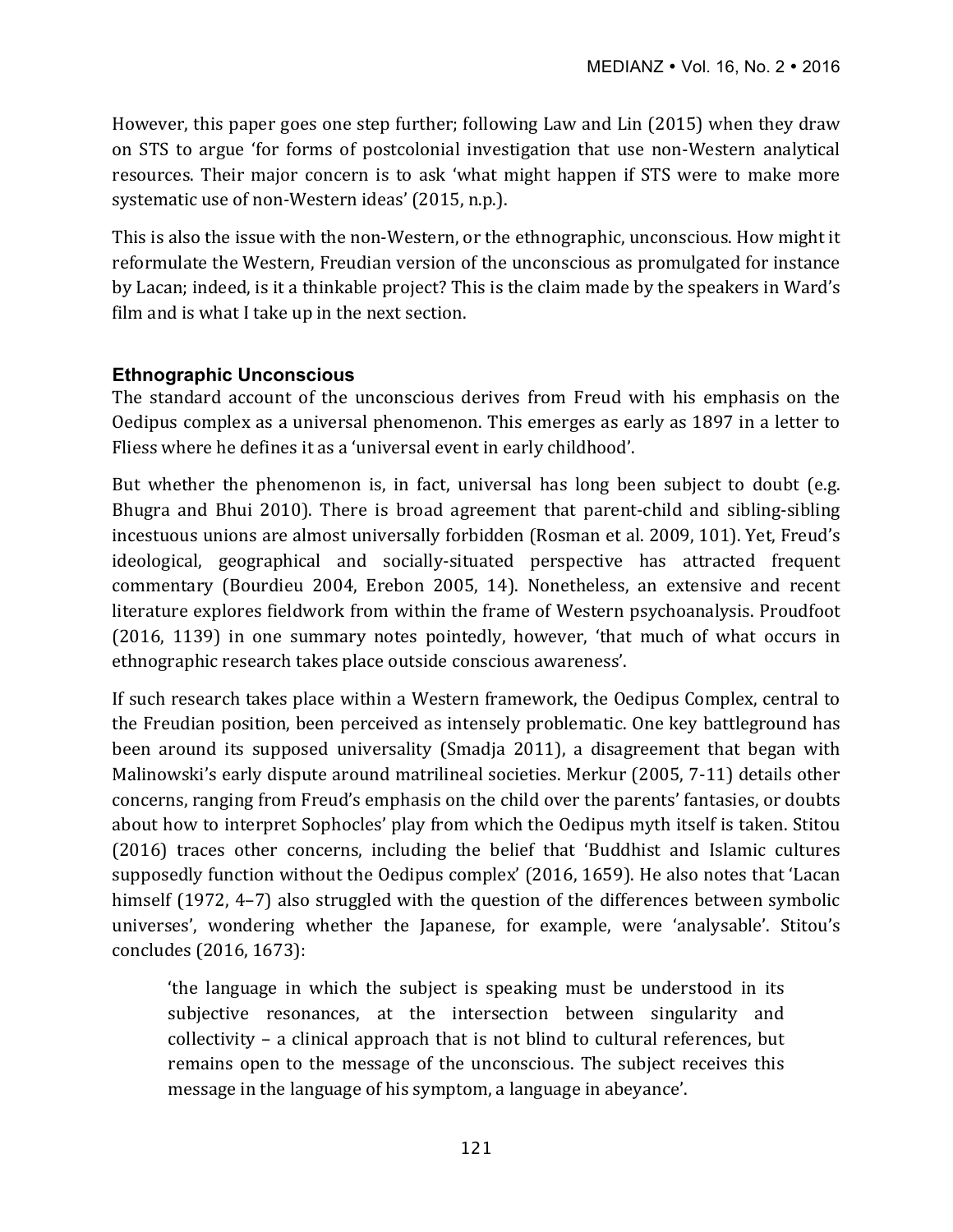If the Oedipus Complex is problematic, other ethnographic accounts reject it entirely and it is to these I now turn.

# **The Alternative Unconscious**

Howes (2010), for instance, develops an account which directly subverts the Freud-Malinowski debate around the Trobriand Islanders. As he argues, the repression of sexuality and the primal scene, central to the Oedipal Complex, simply fails to function in Trobrian society; rather, 'the Trobriand version of the "primal scene" centres around "the image of children excreting instead"' Howes 2010, n.p.). By contrast, 'sexual acts are not shrouded in secrecy or necessarily hidden from young eyes':

For the Trobriand child, therefore, the sexual activity of the parents is not a source of conflict-ridden angst, as Freud would have it. Rather, it is a source of amusement, in that children find that they can make people laugh by imitating the sexual behavior of their elders. (Howes 2010, n.p.)

Consequently, Howes argues, there is a reorganisation of the erotogenic zones, with the nose ('Freud's nose') replacing the genitals so that 'the nose, and not the oral cavity or mouth, is the primary "erotogenic zone" of the Trobriand body' (Howes 2010, n.p.). Instead, Trobrianders, 'like numerous other Melanesian peoples... find the idea of kissing rather silly and insipid'. Likewise, anality and excretion are not experiences of disgust and containment as in Western cultures, prompting Freud to exclaim "Was, haben denn die Leute keinen Anus?" (What, have the people no anus then?)' (quoted in Roheim 1950, 159).

The implications, pursued by Roheim (1950) and others (Merkur 2005), are that the assumed psychosexual stages of development are disrupted, so that the whole order of psychological growth is then put in question.

The nose is one sensory register. Laplantine  $(2015)$  explores others. He begins with the kinetic register, instanced in the swaying Brazilian ginga walk.<sup>3</sup> From here he develops a detailed account of the body's sensorium, an anthropology of the embodied sensible attuned beyond language through 'the multiplicity of the body's modalities of perception the senses' (Howes 2015, xii). As Laplantine  $(2015, 116)$  argues:

Sensible experience, which is tactile, gustatory, olfactive, perceptive (images), and auditory (the three families of sounds: voices, noises, and music), cannot be reduced to formal linguistics, nor even to language [le **matable**] *langagier*]. What we might call the linguistic paradigm gives an account of only a minute part of the sensible. It does not manage even to approach that which is non-propositional, non-predicative, non-categorical in experiences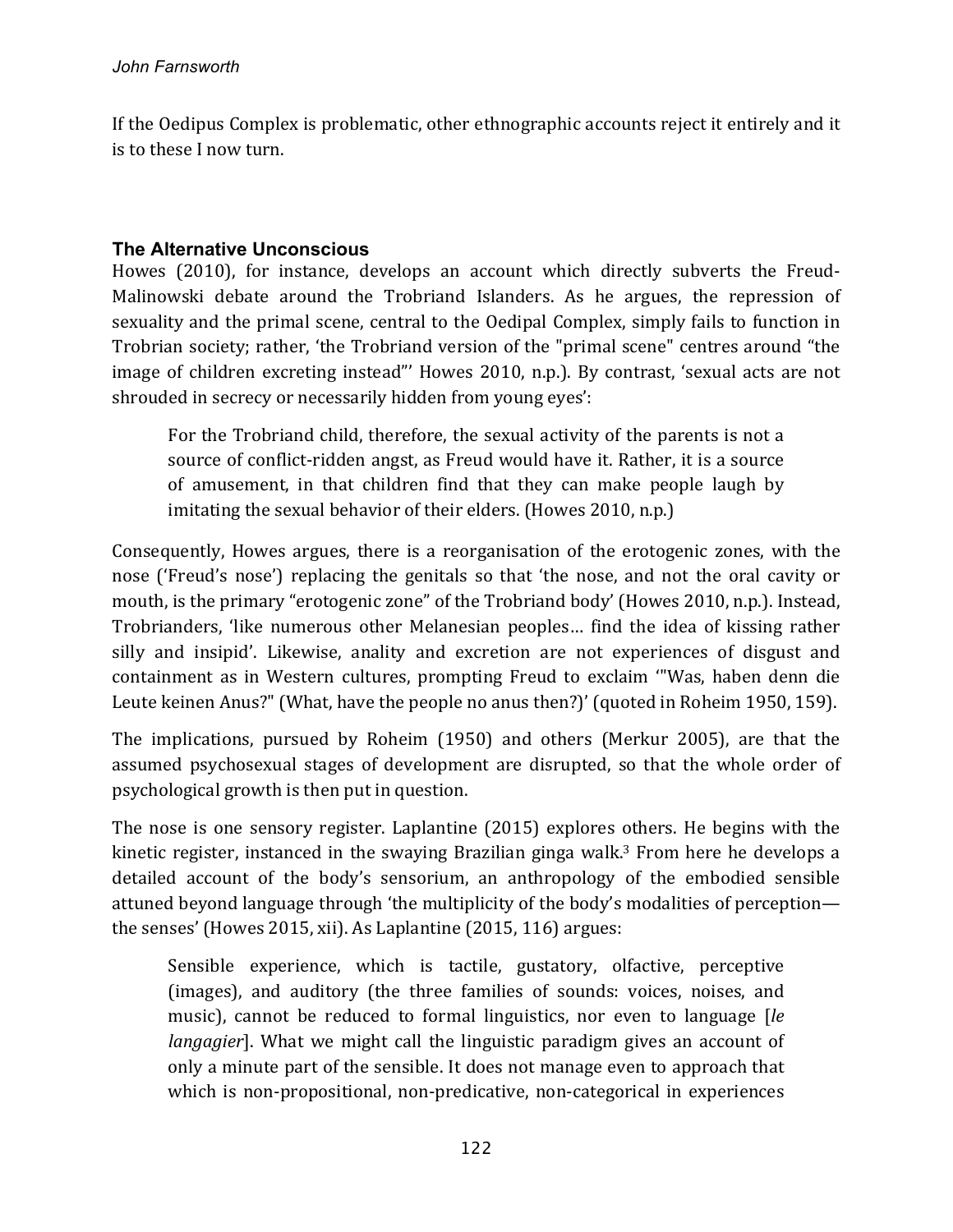such as the rhythms of dance, acts of love, modulations of voice, astonishment, surprise, enthusiasm, love at first sight. These are behaviors that are most often unconscious and involuntary, that psychoanalysis has studied through processes of transfer and counter-transfer, and which maintain great closeness to the animality within us.

The implications are considerable; as Howes (2015, viii) comments, 'For him, "modes of living in society cannot be reduced to systems of signs" (contrary to Lévi-Strauss)'. Instead, Laplantine's proposition of a choreographic model of the sensuous body mounts a formidable challenge to 'the rules of method (Cartesian, Baconian, Durkheimian) clearly founded on the elimination of subjectivity' (Laplantine 2015, 18). Cartesian dualism is 'the order of logos (be it Platonic, Christian, Cartesian), which culminates in denotative logic, a univocal, uniform, unilateral, monological, monocultural, monolingual logic' (Laplantine 2015 106). Such a critique of classification and the limits of ordering has an extensive history via Foucault and Canguilhem in critical theory, anthropology and psychoanalysis (Sarti 2010).

Laplantine's (2015, 24) description of 'schizophrenogenic dualism' is echoed by other anthropologists. For example, Kohn (2015), in *How Forests Think*, goes further, expanding non-dualism to the entire anthropocene. Exploiting Peircian semiotics, he reworks the human/non-human divide, foregrounding 'the interactions of humans with (and between) animals, plants, physical processes, artifacts, images, and other forms of beings' (Descola 2014, 268). Kohn's approach attempts to recast the whole process of symbolisation and representation, reconfiguring it as Latour (2014, 262) notes, as a 'shift "beyond human" and "beyond language" but not—that's the key point—beyond meaning. Vibrations include river catchments, forests, the dead, dogs, colonial history, biological lineages, and of course pumas, and dreams'.<sup>4</sup>

This 'potential richness of non-symbolic forms of representation' (Herrera and Palsson 2014, 238) has attracted intensive commentary, for instance a book symposium in Hau (2014). For our purposes, it raises two points that relate back to *Children of the Rain*. First, it re-articulates a Māori perspective of illness. As the Tūhoe commentator quoted earlier remarked of Niki and his spirit worlds, 'he would actually see those things as being real, and so it would be cross-spoken with the elders who would understand that *patupaiarehe*, or fairies as such, were real things'. So, too, with Kohn (2013); but the idioms, relations, vibrations of communication are woven together in ways that defy Western classifications of schizophrenia. This, in turn, raises the issue of the ontological turn discussed in recent ethnographic theory. As Salmond (2014, 157) observes of Te Aitanga a Hauiti whakapapa:

In the Hauiti case, whakapapa's strategic encompassment of the ethnographic process within its own relational matrices often made it impossible to determine who was the "subject" and what was the "object" of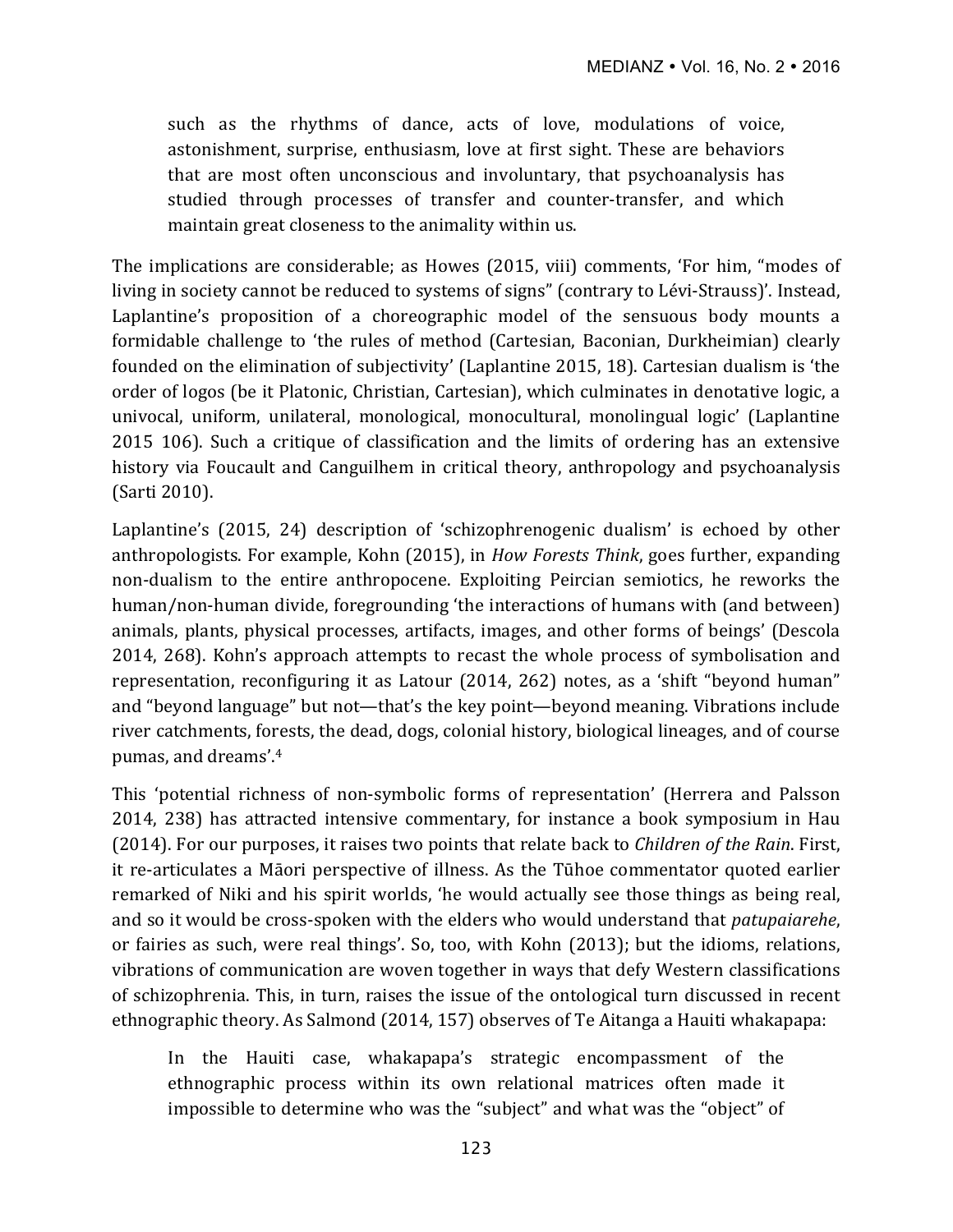investigation at a given moment—who or what was being compared, and on which terms.

'How', she continues (2014, 159), 'are we to take a discussion that claims to champion native thinking while apparently declining, at a certain point, to engage native thinkers on their terms, whatever that might mean?' As my next section discusses, what also happens if we are to give such 'native thinking' equality or predominance? What, in Kohn's terms  $(2013, 2)$ , if the jaguar looks back at you?

But this issue is entangled with a second one. If such relations can be so reconfigured, how are we to understand the unconscious? Is there either a universal unconscious, an 'ethnographic' unconscious or, following Laplantine, an unconscious fluidly distributed as a sensorial, interlaced array?<sup>5</sup>

Barua and Das (2014) and Willford (2016) chart some recent attempts to resolve this problem. Barua and Das (2014, 8) argue that a concept of intersubjectivity founded on the unconscious as a common site of intentionality, interweaving Heideggerian and Husserlian phenomenology with psychoanalysis, struggles nonetheless to reconcile their differing epistemologies. Willford (2016, 754) comments that, given the contexts of ethnographic study, the unconscious is produced under 'conditions of untenable social hierarchy, violence, and a perceived excess of power'. Such a comment speaks directly to the postcolonial, collective and personal trauma observed throughout Ward's film. Such experience is exacerbated, Willford notes, not only because analysis works often with a transhistorical notion of the subject but also because differences in method frequently privilege top-down 'high theory' approaches over inductive ethnographic enquiry (2016, 754). 

# **French Ethnopsychoanalysis**

Sturm et al. (2010, 29) take a different route, mobilising French ethnopsychoanalysis (see Freeman 2010, Moro 2007).<sup>6</sup> Drawing on Devereux's foundational work (1972) and the practice of 'complementarism' they investigate trauma as 'an overwhelming experience that cannot be represented and integrated into the network of psychic representations' (2010, 29). Such pre-symbolic experience can then be understood in a collective and cultural frame, for instance where there are 'nonconcluded transformations': these transformations (van Gennep, 1909) illuminate moments where, in the liminal phase between old and new social identities, 'common social rules are inversed, disgusting or forbidden experiences may be provoked, and all aspects of the old identity will be denied or turned to their opposites' (Sturm et al. 2010, 28). This unsymbolised experience, born of personal and collective components, is the trauma - the non-concluded transformation. Differently articulated to Lacan's Real, through the practice of direct fieldwork, the value of this perspective is to situate individual experience with cultural practice, and to do so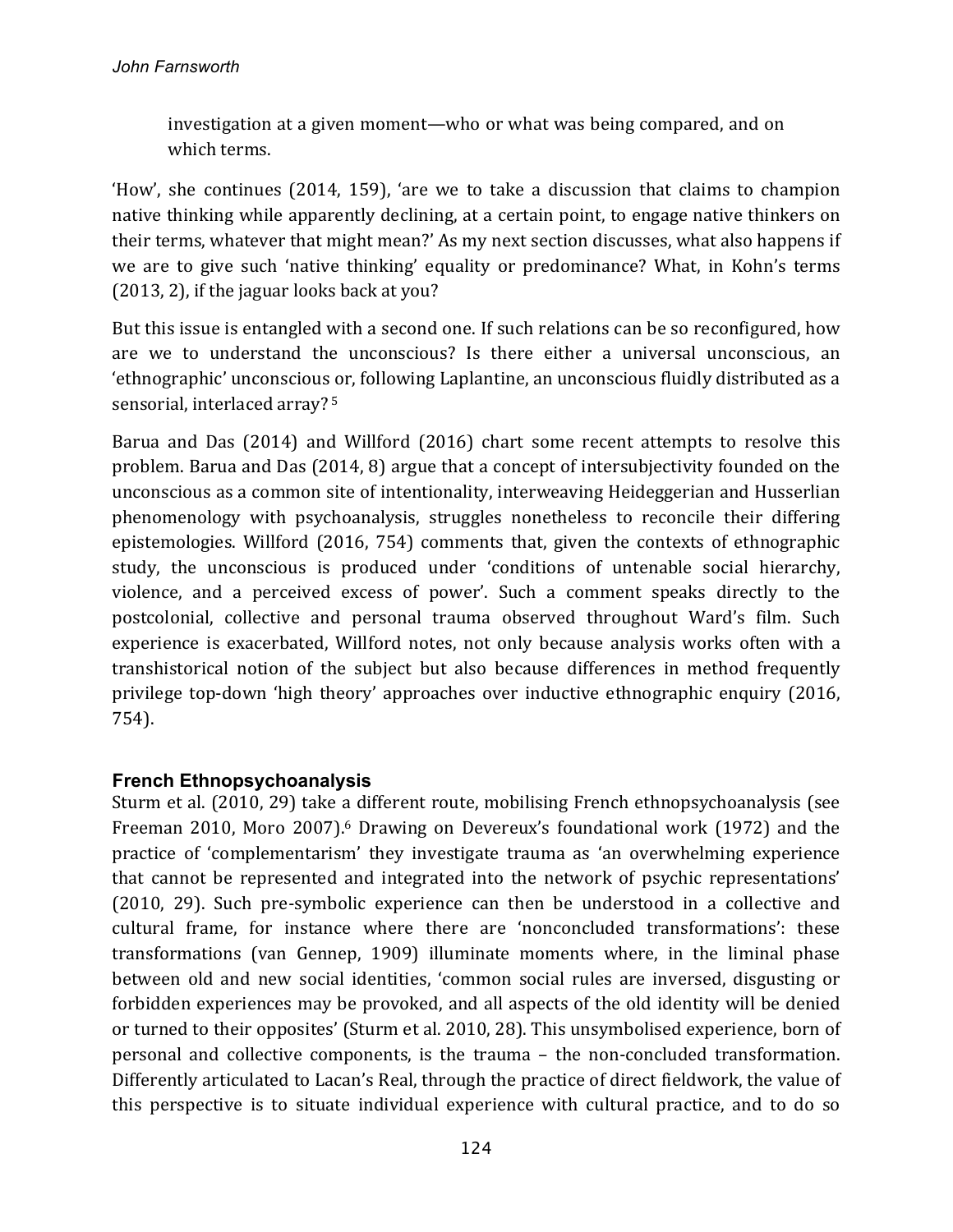through a clinical lens of 'complementarism'. Using this model, for instance, a case could be made that both Niki's and Puhi's traumatising experiences in *Rain of the Children* involve overlapping layers of non-concluded transformations. Ethnopsychoanalysis trauma work is both relational and symbolic, but within the sociocultural meaning systems of its sufferers. Yet it still adopts an inherently Western perspective where two or more sociocultural systems confront each other through the dominating lens of one.

Stitou (2016, 1657) observes of French ethnopsychiatry, 'The unconscious often appears... as an answer to the uneasy relationship between culture and psyche, a relationship that becomes even more complicated when we are dealing with cultural difference'. Bidima (2000, 77) articulates the fragility of this perspective, enumerating tensions around power, the use of theory and the construction of meaning. He also highlights problems of translation, such as 'the status of the untranslatable' where 'some African languages do not have the word "calendar", how therefore should this notion be inserted in the translation of the perception of temporality by the patient?'

# **STS and Symmetry**

Translation becomes the key issue in recent attempts to reverse fields and privilege the non-Western Other. Law and Lin in a number of papers (e.g. 2010, 2016, 2017a-c) have recently undertaken an intriguing experiment, through a dialogue with the 'East', $4$ interrogating those disciplines that have 'usually made use of Euro-American analytical terms' (Law and Lin 2015, n.p.) in order to rethink postcoloniality, symmetry, science and technology, and translation. Employing Science and Technologies Studies (STS), they comment (2017a, n.p.) on the relationship between Euro-American and Taiwanese/Eastern discourses:

institutions and asymmetrical modes of circulation work in ways that tend to lock Taiwanese STS—and those in similar situations—into positions of subordination within Euro-American-ordered disciplinary structures. Indeed, and as a part of this, they also have tended to erode alternative modes of knowing and learning that predated the arrival of the first Euro-American adventurers.

# As Zhan (2014, 247) asks:

The question here is thus how to bring STS, medical anthropology, and Traditional Chinese medicine into transdisciplinary engagements without reproducing the division and hierarchy of knowledge, or re-creating the bifurcation of the analytical and the analysed.

STS has a continuing dialogue with anthropology (de la Cadena and Lien 2014), but here, in one experiment, Law and Lin trace the ensemble of practices and meanings around Chinese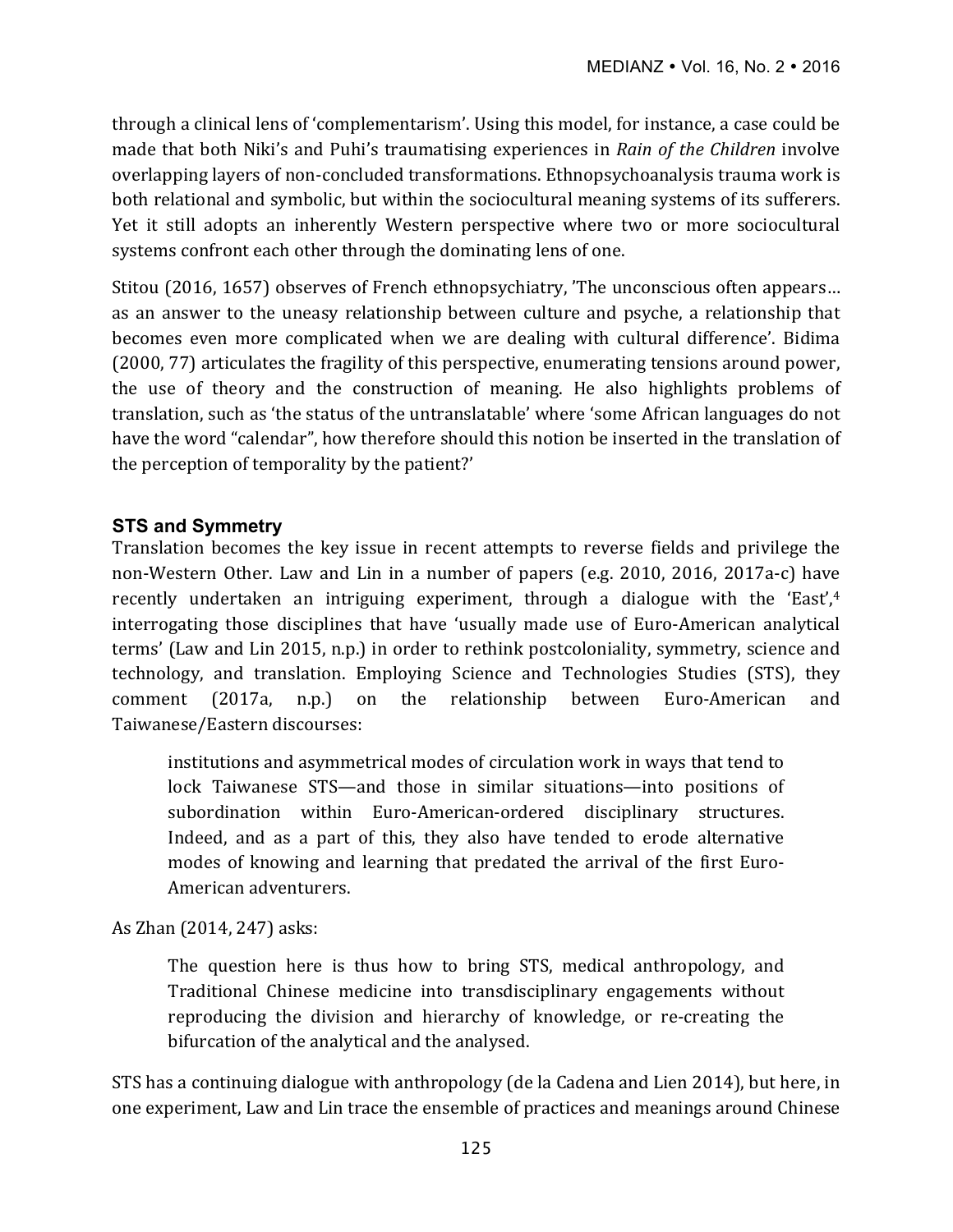terms. They draw on ziran (自然), 'the Chinese term normally used to (mis)translate the English word "nature"' into Chinese (Law and Lin 2017b, 3); they also attempt to insert the word shi  $(\frac{1}{2})$  – very roughly, 'propensities' – into STS (Law and Lin 2016). So far, the experiment has illuminated the immense difficulties of reconstituting one set of sociocultural dispositions, or regimes, in terms of another. For instance, 'To insert shi (勢) into an STS truth regime is therefore to conceal an important shi (勢)-relevant Chinese reality' (Law and Lin 2016, n.p.). It has also prompted intense transdisciplinary and crosscultural debate (Kuo 2017).<sup>7</sup> It has further prompted a recognition by Law and Lin (2016, n.p., 2017) that method is emphatically 'provincial' or local, not universal (Law and Lin 2015). Also, that utilising shi (勢), for instance, suggests 'the idea of 'truth' is displaced by something akin to 'efficacy' (gōng xiào, 功效)' with important implications for how academic work is performed (Law and Lin 2016, n.p.).

### **The Ethnographic Unconscious**

None of these debates include any reference to the unconscious, ethnographic or otherwise. Yet, clear implications follow from the experiments and debates. One is to highlight that if the unconscious is, itself, understood as a shifting ensemble or assemblage then it, too, is inevitably reconstituted according to sociocultural and socio-political context. In short, the notion of a binary: of an ethnographic or Western, universal unconscious is undone and replaced, as in STS, as a symmetrical phenomenon. Being symmetrical, as in the case of Kohn's (2013) forests, jaguars and vibrations, or Laplantine's (2014) sinuous, embodied sensibilities, then it is necessarily produced out of these multiple, polymorphous associations. Moreover, it accommodates the rituals and practices of dreaming, shamanic and spirit worlds (e.g. Pedersen 2011, Verran 2004). Such an unconscious may be erotogenic, olfactory (Howes 2010) or otherwise ordered (Asai and Barnlund 1988). Whichever it is, it is continuously sensitised to differentially dispersed arrays of signifiers across any of the five senses. Operating out of awareness it produces different formations of repressed, neural preconscious, co- and collective unconscious which interact dynamically with its complex, co-produced environment.<sup>8</sup>

As with STS (Law and Lin 2017c, 262), the unconscious is amenable for 'exploring and characterising the constraints and affordances – institutional, practical, material, conceptual, stylistic, normative, epistemological, and ontological' embedded in the social spaces within which it arises - and is, inevitably, constituted through them. Crucially, it remains a highly dynamic unconscious, responsive to the 'provincial' circumstances in which it is articulated or interrogated. In this perspective, a Western unconscious is as local as a Tūhoe unconscious, but figured entirely differently, in the same way that the terms  $z$ iran (自然) and 'nature' stand in difficult relation to each other.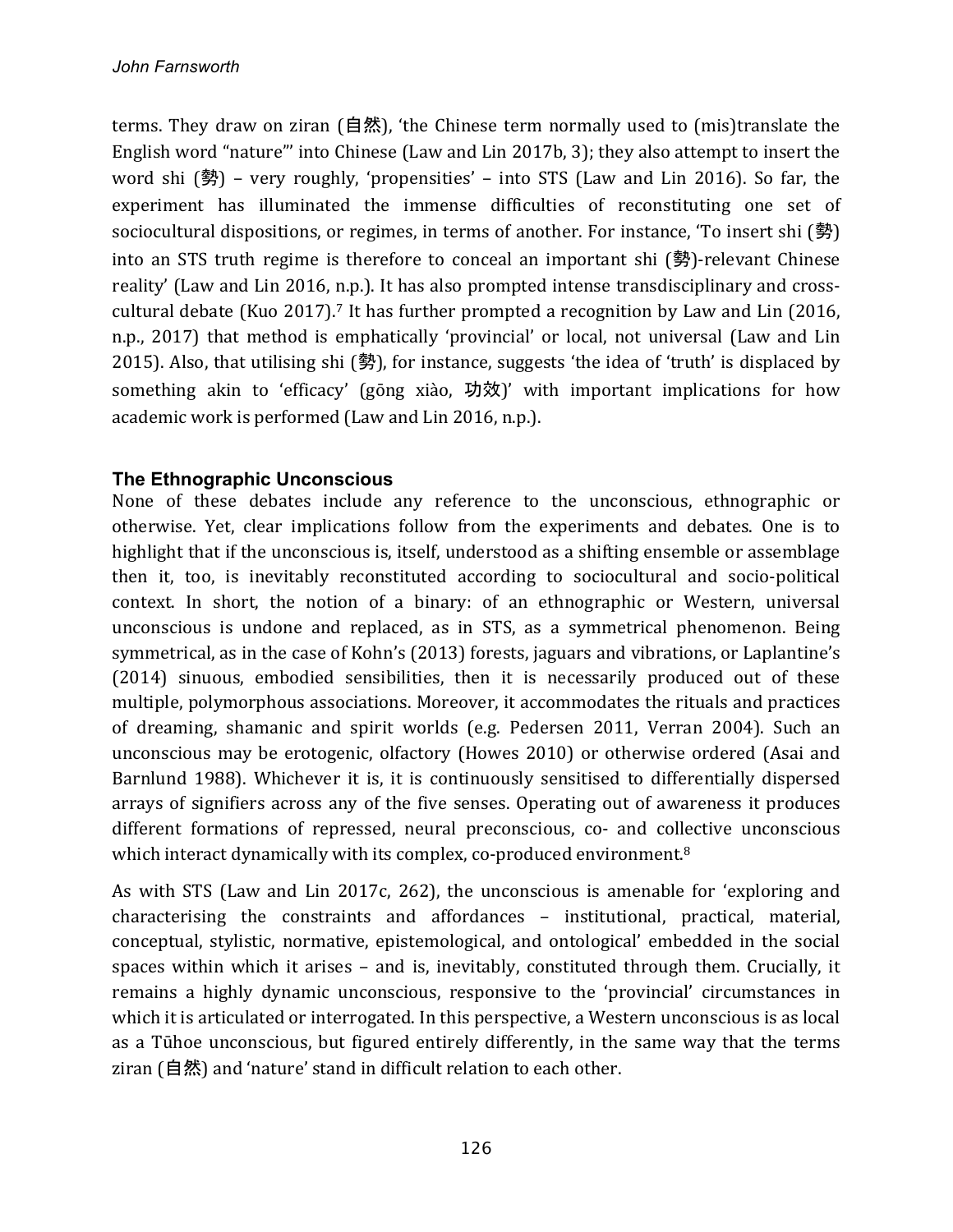Moreover, trauma and the unconscious stand in a similar relation as specific cultural inventions: a point emphasised by Ian Hacking (1986, 1999) on how such Western concepts as PTSD or child abuse were originally constituted. Each of these, he argues, are historical assemblages, emerging in response to specific sociocultural pressures in the same way as hysteria or, more recently, eating disorders have been as particular Western diagnostic and pharmacological practices (Watters 2011).

Where trauma is concerned, suffering always remains suffering regardless of social context (Kleinman et al. 1997) but its construction and experience as trauma arises from particular social histories. Indeed, as Hacking (1999, 123) notes, Western diagnoses produce the very conditions they diagnose through a Cartesian dualism of 'dynamics working at the level of classification and at the level of biolooping' that reproduce the subject through classification. It is in these contexts that ethnopsychoanalysis attempts 'provincial' solutions by 'complementarism': assembling practices, beliefs and relations relevant to the resolution of mental suffering within the disciplinary and institutional constraints in which it is engaged.

All this is pertinent to the experiences portrayed in *Rain of the Children*, whether it is the depiction of postcolonial, collective or individual suffering, through the portrayal of Niki's schizophrenic gifts with animals, trees and and spirit worlds, or through the exploration and lament that Ward realises in the dual worlds he inhabits. In a sense, the film itself, witnessed by its audiences, becomes an attempt at a collective visual ethnopsychoanalysis, a commensuralism, attempting to engage with the meaning of Puhi's *mākutu* and its unconscious impact on Ward. The film becomes a strenuous effort, within the dynamics of postcolonial power, to symbolise both their, and Ward's, unarticulated experience across incommensurable cultural registers.

#### **Conclusion**

In brief, the arc from Freud and the early anthropological disputes to Law and Lin's (2010) postcolonial symmetry outlines the numerous cross-cultural tensions, including the often inherent experience of suffering, that varying institutional, disciplinary and cultural formations attempt to navigate. These are always within fields of domination and subordination; *Rain of the Children* resonates with these same force fields. What it illustrates is how the unconscious itself becomes a shifting formation, sensitised and differently articulated according to the social and historical circumstances within which it is emergent.

#### **Notes**

1. Every term, 'Western', 'indigenous', Māori, 'us' has, as Law and Lin (2017, 58) remark, 'histories (including academic histories)'; terms such 'Chinese' are endlessly ambiguous markers; Chinese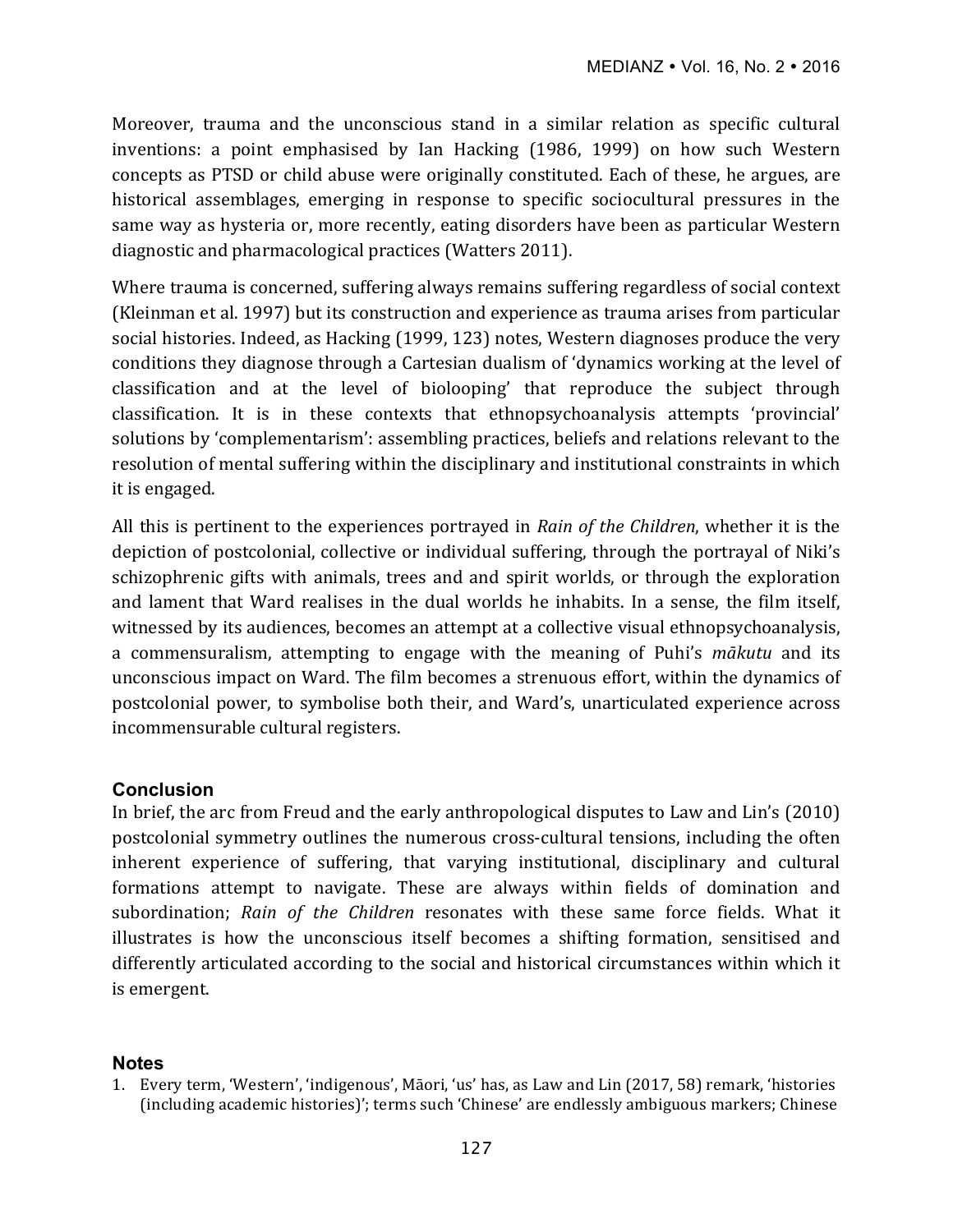language is heterogeneous; "the West" itself is hardly homogeneous; 'even within STS, the division between theory and case study is not simply problematic but also has been extensively problematised'.

- 2. And see Leader 2003 and Lagaay on Lacan and the register of the voice.
- 3. 'We understand nothing about Brazilian society without this art of slipping, dribbling, swinging, also of advancing through a conversation oscillating between yes and no. Brazil moves according to the rhythmicity of curvature, which defies the straight line and all that is orthogonal' (Laplantine 2015, 8).
- 4. See Salmond (2014, 167) for a more local version: 'wood carvings that are ancestors; powerful powder; collections that make sense of catastrophes; and so on. An attitude of openness to what might become an ethnographic subject is required by recursive approaches, such that what could initially appear as animals, plants, artifacts, texts, and even landscapes are all potential candidates for relational engagement and elucidation'.
- 5. Mimica (2006, 11) emphasises the extensive links and overlaps between Husserlian and existential phenomenology and non-Western epistemes, following Shahid Najeeb's view that The world as it-is lives fully within the parameters of psychoanalysis, and psychoanalysis is fully a part of the world-as-it-is'.
- 6. Ethnopsychoanalysis and ethnopsychiatry is, itself, an unstable field which, as its naming suggests, carries its own unresolved tensions (Bidima 2000).
- 7. See Law and Lin (2017) for one discussion of confounding terminological difficulties.
- 8. It is worth noting that psychoanalysis and psychotherapy practice constitute a set of technologies. Unlike Hacking's (1999) critique of depression, these are intellectual and affective instruments that detect, divine and symbolise through projection, introjection, empathic identification, defence formations, self-states, attunement and enactment. Together, these form part of a panoply of contemporary Western psychosomatic curative technologies.

#### **References**

Asai, Akiko, and Dean C Barnlund. 1998. 'Boundaries of the Unconscious, Private, and Public Self in Japanese and Americans: A Cross-Cultural Comparison'. *International Journal of Intercultural Relations* 22 (4): 431–52. 

Barua, Archana and Das, Minaka. 2014. 'Phenomenology, Psychotherapy and the Quest for Intersubjectivity.' *Indo-Pacific Journal of Phenomenology* (14) 2: 1-11.

Bhugra, Dinesh, and Kamaldeep Bhui. 2002. 'Is the Oedipal Complex Universal? Problems for Sexual and Relationship Psychotherapy Across Cultures'. *Sexual and Relationship Therapy* 17 (1): 69–86. 

Bidima, J-G. 2000. 'Ethnopsychiatry and its Reverses: Telling the Fragility of the Other'. *Diogenes* 48: 68-82.

Bourdieu, Pierre. 2004. 'Esquisse pour une Auto-Analyse'. *Raisons D'agir*, 2004.

de la Cadena, Marisol and Lien, Marianne. 2014. 'Forum: Anthropology and STS'. *Hau: Journal of Ethnographic Theory* 5 (1): 437-441.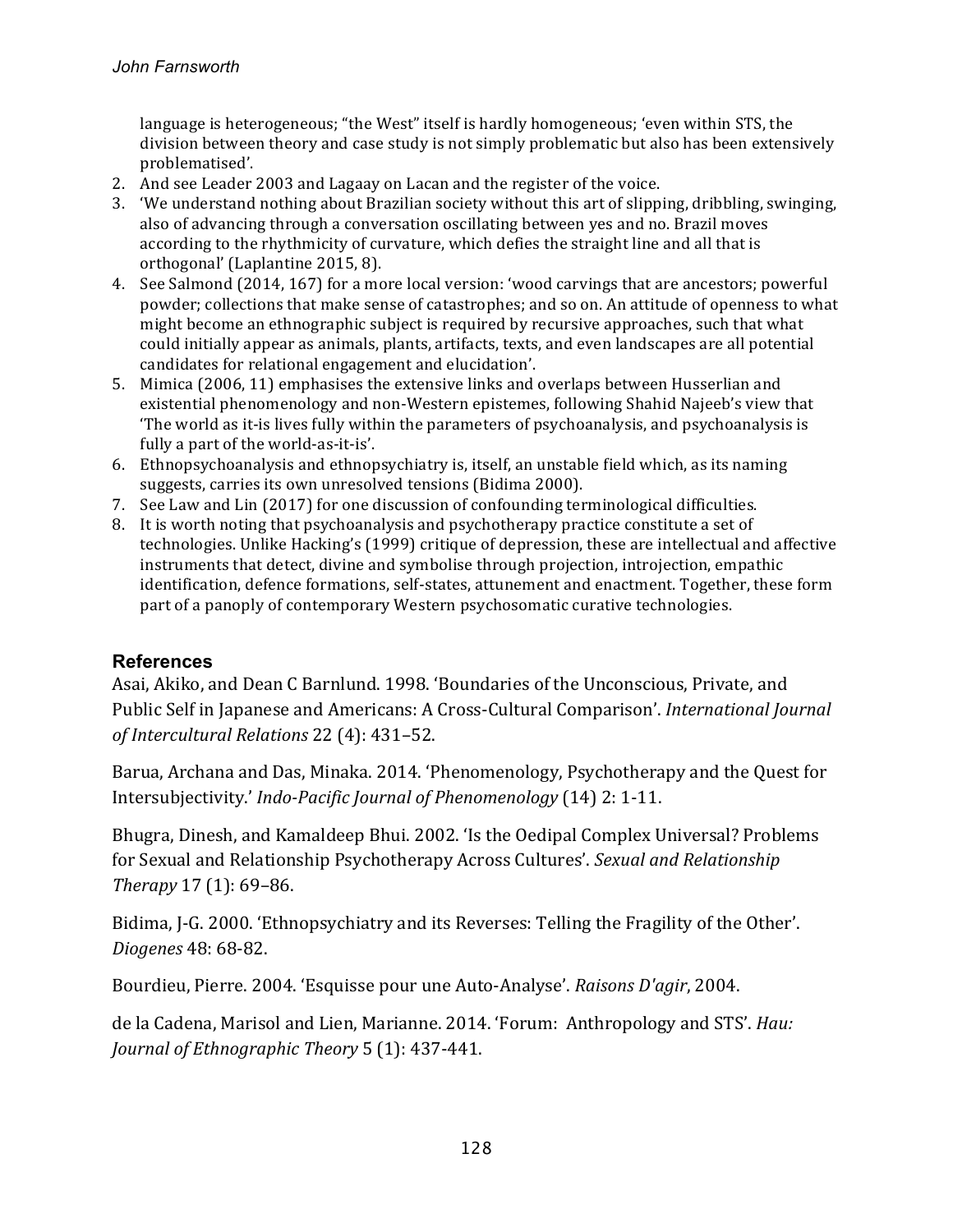Descola, Philip. 2013. 'All Too Human (Still): A comment on Eduardo Kohn's *How Forests Think*'. *Hau: Journal of Ethnographic Theory* 4 (2): 267–273.

Devereux, G. 1972. *Ethnopsychanalyse Complémentariste* [Ethnopsychanalyse] Complementarism]. Paris, France: Flammarion.

Eribon, Didier. 2005. *Échapper à la Psychanalyse*. Éditions Léo Scheer

Fisher, Kevin and Brendan Hokowhitu. 2013. 'Viewing Against the Grain: Postcolonial Remediation in *Rain of the Children'*. In *The Fourth Eye: Māori Media in Aotearoa New* Zealand, edited by Brendan Hokowhitu and Vijay Devadas, 60-75. Minneapolis, MN: University of Minnesota.

Freeman, Paul. 1997. 'Ethnopsychiatry in France'. *Transcultural Psychiatry* 34 (3): 313-319.

Freud, Sigmund 1924. *The Dissolution of the Oedipus Complex*. London, The Hogarth Press.

Graeber, David. 2015. 'Radical Alterity is Just Another Way of Saying "Reality": A Reply to Eduardo Viveiros de Castro'. *Journal of Ethnographic Theory* 5 (2): 1-41.

Guyer, Jane. 2013. 'The Quickening of the Unknown'. *HAU: Journal of Ethnographic Theory* 3  $(3): 283 - 307.$ 

Hacking, Ian. 1986. 'Making Up People'. In *Reconstructing Individualism: Autonomy*, *Individuality and the Self in Western Thought*, edited by Thomas C. Heller, Morton Sosna and David E. Wellbery, 222-236. Palo Alto: Stanford University Press.

*Hau: Journal of Ethnographic Theory.* 2014. Available from https://www.haujournal.org/index.php/hau/issue/view/hau4.2

Heidegger, Martin. 1998. *Pathmarks*. Cambridge: Cambridge University Press.

Herrera, Cesar and Palsson, Gisli. 2014. 'The Forest and the Trees: Eduardo Kohn's *How Forests Think Symposium'. Hau: Journal of Ethnographic Theory* 4 (2): 237-243.

Howes, David. 2010. 'Freud's Nose'. *Senses: The Concordia Sensory Research Team (Consert)*. Available from http://www.david-howes.com/senses/freudsnose.html

Howes, David. 2015. 'Introduction to Laplantine'. In Laplantine, François. The Life of the Senses. *Introduction to a Modal Anthropology*. London: Bloomsbury.

Kleinman, Arthur, Veena Das, and Margaret M. Lock. 1997. *Social Suffering*. University of California Press.

Kodre, Lenart. 2011. 'Psychoanalysis for Anthropology: An Introduction to Lacanian Anthropology'. Anthropological Notebooks 17 (1): 52-72.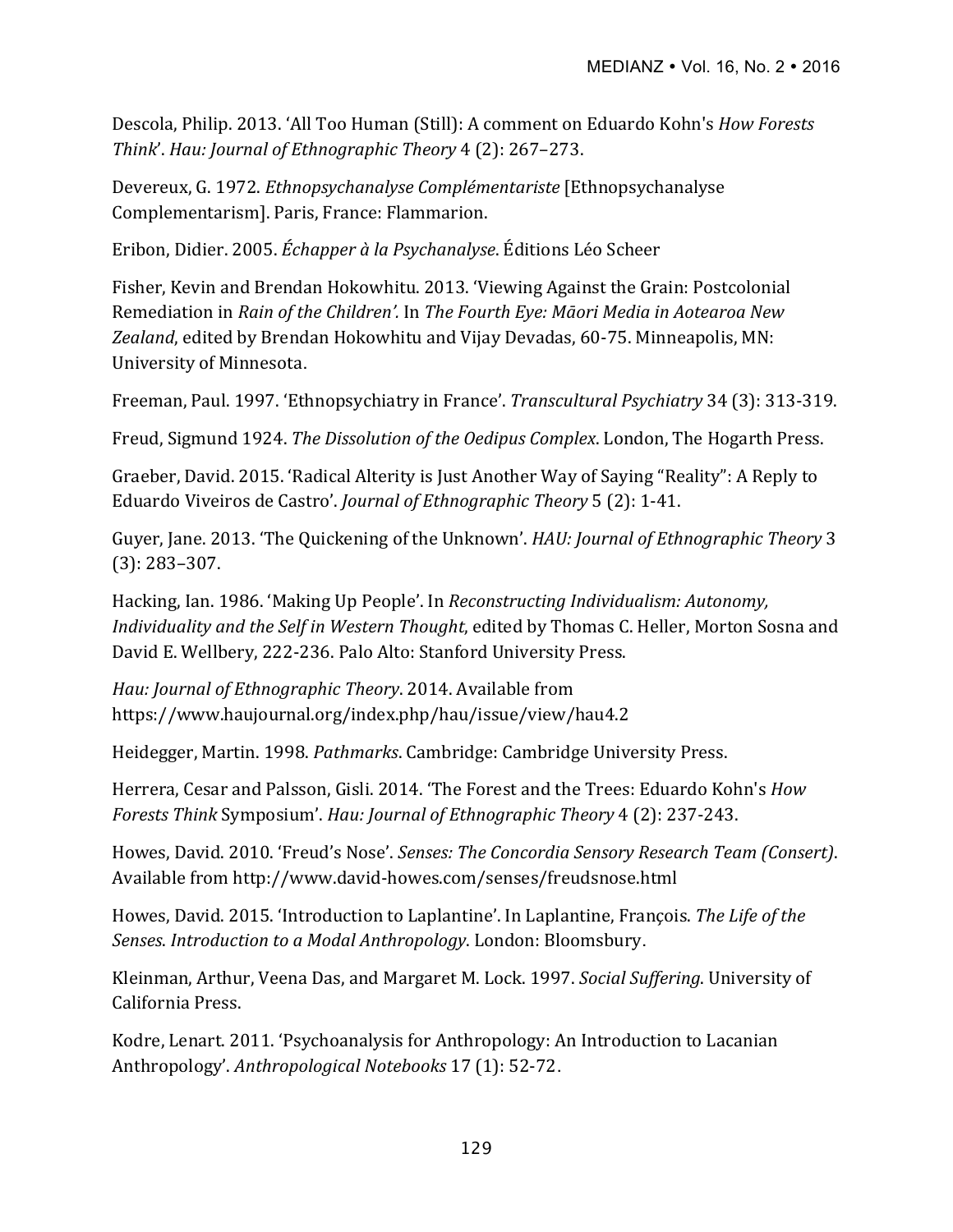Kohn, Eduardo. 2013. *How Forests Think: Toward an Anthropology Beyond the Human.* Berkeley: University of California Press.

Kuo, Wen-Hua. 2017. 'Provincialising STS: An EASTS Forum on How East Asia complicates the STS Landscape'. Available from

http://www.4sonline.org/blog/post/provincialising sts an easts forum on how east asia \_complicates\_the\_sts\_lan

Lacan, Jacques. 1963. 'Seminar on Anxiety  $(X)'$ . Available from http://www.lacaninireland.com/web/wp-content/uploads/2010/06/Seminar-X-Revisedby-Mary-Cherou-Lagreze.pdf 

Lacan, J. 1977. *Écrits: a Selection.* London: Routledge.

Lagaay, Alice. 2008. 'Between Sound and Silence: Voice in the History of Psychoanalysis'. *episteme* 1 (1): 53-62.

Laidlaw, James. 2012. 'Ontologically Challenged'. Anthropology of This Century 4. Available from http://aotcpress.com/articles/ontologically-challenged/ 

Laplantine, François. 2015. The Life of the Senses. Introduction to a Modal Anthropology. London: Bloomsbury.

Latour, Bruno. 2014. 'On Selves, Forms, and Forces'. *Hau: Journal of Ethnographic Theory* 4  $(2): 261 - 266.$ 

Law, J. and Lin, W.-y. 2010. 'Cultivating disconcertment'. *The Sociological Review* 58: 135– 153.

Law, John and Lin, Wen-Yuan. 2015. 'Provincialising STS: Postcoloniality, Symmetry, and Method'. Available from

http://www.heterogeneities.net/publications/LawLin2015ProvincialisingSTS.pdf. 

Law, John, and Lin, Wen-Yuan. 2016. *Tidescapes: Notes on a Shi (勢)-Inflected STS*, 18 February. Available from

http://www.heterogeneities.net/publications/LawLin2016TidescapesShiInSTS.pdf. 

Law, John and Lin, Wen-Yuan. 2017a. 'Provincialising STS: Postcoloniality, Symmetry, and Method'. *EASTS* 11 (2): 211-227.

Law, John and Lin, Wen-Yuan. 2017b. 'Knowing Between: Patterning, Ziran (自然) and Nature'. Available from

http://www.heterogeneities.net/.../LinLaw2017KnowingBetweenPatterningZiranNature.p df.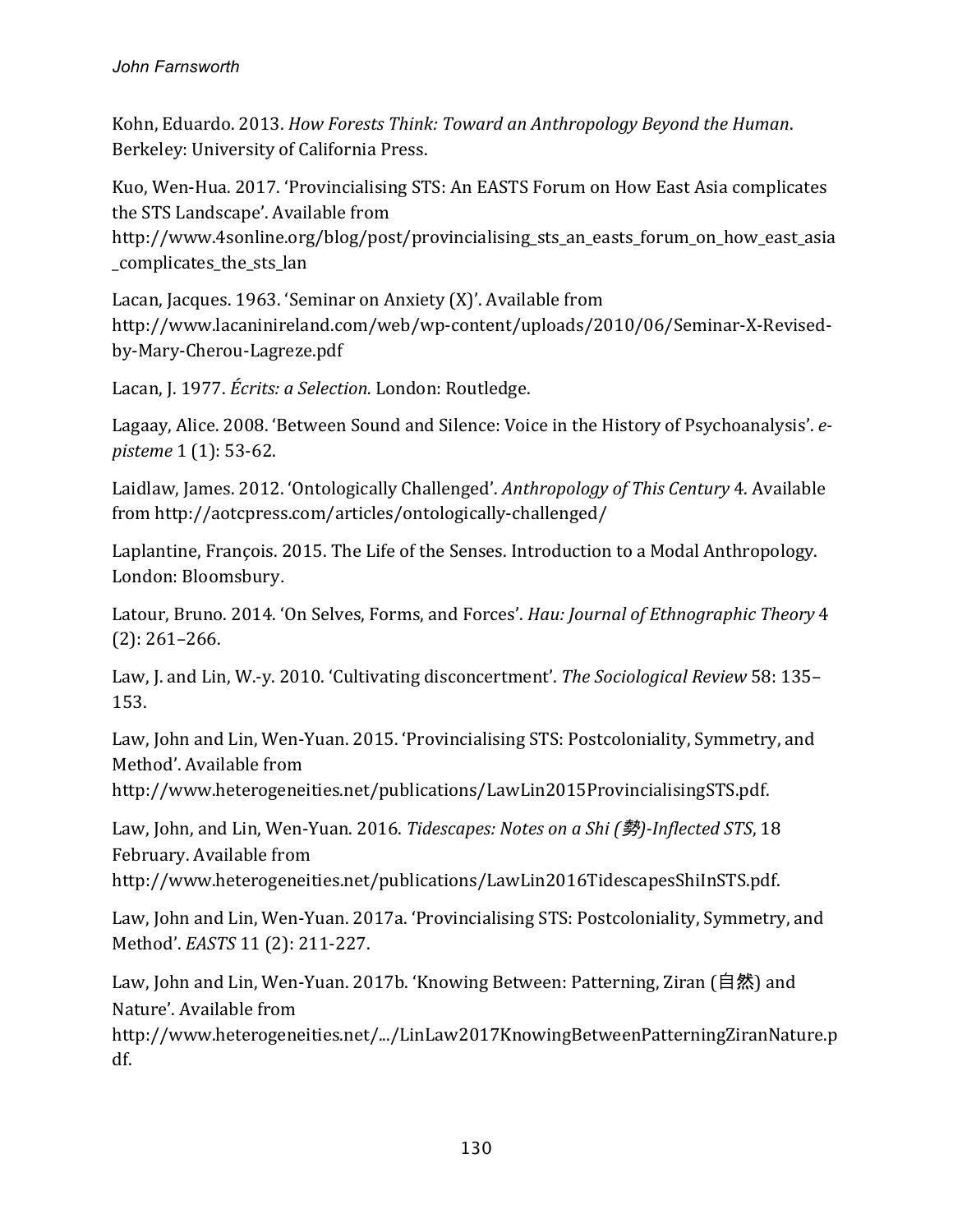Law, John and Lin, Wen-Yuan. 2017c. 'The Stickiness of Knowing: Translation, Postcoloniality, and STS'. *East Asian Science, Technology and Society: An International Journal* 11: 257–269.

Law, John, and Lin, Wen-Yuan. 2010. 'Cultivating Disconcertment'. The Sociological Review 58: 135–53. 

Leader, Darian. 2003. 'Psychoanalysis and the Voice'. *Analysis* 12:70. *The Pervert's Guide to Cinema.* Available from http://www.thepervertsguide.com/extras\_leader\_voice.html

Lévi-Strauss, Claude. 1963. *Structural Anthropology*. New York: Basic Books.

Lévi-Strauss, Claude. 1969. *Elementary Structures of Kinship*. Boston: Beacon Press.

Merkur, Daniel. 2005. Psychoanalytic Approaches to Myth: Freud and the Freudians. New York: Routledge.

Mimica, Jadran. 2006. 'Explorations in Psychoanalytic Ethnography'. *Social Analysis: The International Journal of Social and Cultural Practice* 50 (2): 1-24.

Mol, Annemarie. 2016. 'Differences within Feminism and Us'. *Hau: Journal of Ethnographic Theory* 6 (3): 401-407.

Moro, M. 2007. *Aimer ses Enfants ici et Ailleurs. Histoires Transculturelles* [Love his Children Here and Elsewhere. Stories Transcultural]. Paris, France: Odile Jacob.

Pedersen, Morten Axel. 2011. Not Quite Shamans: Spirit Worlds and Political Lives in Northern Mongolia. Culture and Society after Socialism. Ithaca, NY: Cornell University Press.

Proudfoot, Jesse. 2015. 'Anxiety and Phantasy in the Field: The Position of the Unconscious in Ethnographic Research'. *Environment and Planning D: Society and Space* 33 (6): 1135-1152.

Roheim, Geza. 1950. Psychoanalysis and Anthropology: Culture, Personality and the Unconscious. New York: International Universities Press.

Rosman, Abraham., Rubel, Paula and Maxine Weisgrau. 2009. *The Tapestry of Culture: An Introduction to Cultural Anthropology*, Ninth Edition. AltaMira Press.

Sapir, Edward. 1994. *The Psychology of Culture: A Course of Lectures*, edited by Judith T. Irvine. Berlin, New York: Mouton de Gruyter.

Sarti, Cynthia. 2010. 'Body and Illness across Different Areas of Knowledge'. *Revista Brasileira de Ciências Sociais* 5 [online]. Available from http://socialsciences.scielo.org/scielo.php?script=sci\_abstract&pid=S0102- 69092010000100009